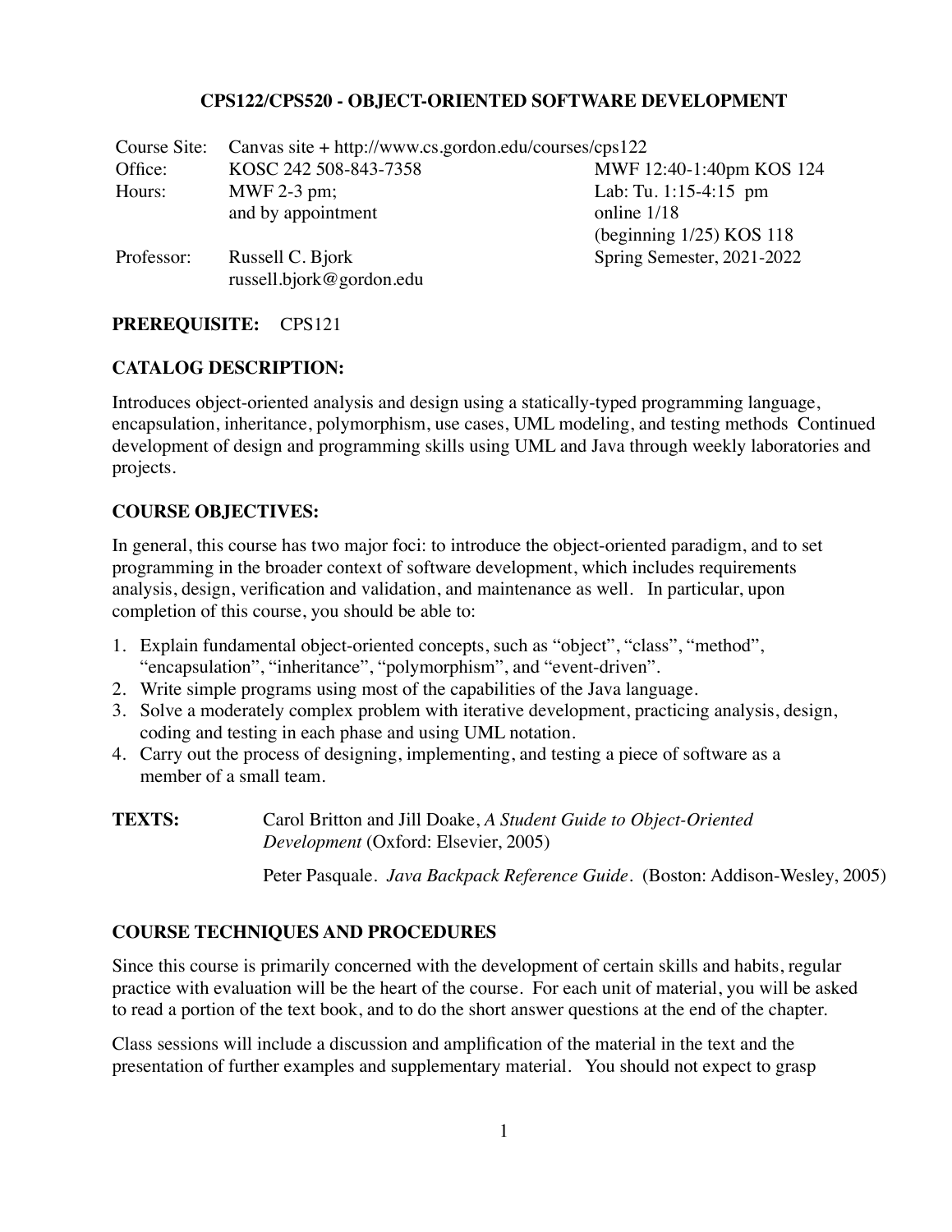everything presented in the text when you first read it; however, you should note areas that are unclear to you and be prepared to raise questions about them in class.

As is true with any skill, the only way you can really learn software development is by doing it. For this reason, you will have opportunities to practice what you are learning by doing homework problems, programming projects and weekly laboratories. Additional practice will come from an ongoing design and programming project which you will work on as part of a small team of students, with various portions of the project being due throughout the term. You should look on this as being your key learning experience in the course.

## **COURSE REQUIREMENTS AND EVALUATION:**

- 1. You will be expected to read most of the Britton/Doake text, as assigned in the schedule below. (Reading assignments should be completed BEFORE the class hour in which the topic is discussed, as specified in the schedule below.) However, our classroom discussion will not rigidly follow the order of material in the text, nor will it be confined to material covered there. ~~~~~~~
- 2. Each chapter in Britton/Doake ends with a set of "Quick check questions" that are designed to be done when you read the chapter. You should answer them as part of you reading. On days for which there is a reading assignment in Britton/Doake, we will discuss the corresponding quick check questions, and they will be graded on a "done/not done" basis. I don't expect you to get the "right answer"; all I'm looking for is a good-faith effort prior to class. At the end of the semester, 5% of your final grade will be based on your faithfulness in having answered these questions when due - whether or not your answer is correct. (If the reading of a textbook chapter is broken up into multiple assignments, the schedule will indicate which quick check questions go with each portion of the book assigned. **If there is no explicit statement in the schedule, you should do all the quick check questions**.)
- 3. Some exercises from other sources and/or done in class will also be included with the above.
- 4. Most chapters in Britton/Doake include a set of Exercises at the end. Though these will not be formally assigned, we will do a number of them in class sessions. For this reason, you should be sure to bring your book with you to class when we are discussing topics in it.
- 5. The DePasquale book is basically a reference, rather than a traditional text book. There are no formal reading assignments in it.
- 6. Weekly laboratories will focus on gaining practical experience with the material covered in the book and/or in lecture. Lab assignments will be posted on Blackboard ahead of time, and **must** be read over carefully **before** coming to lab. In some cases, you will be explicitly directed to study certain material in preparation for the lab. For most laboratories, there will be a writeup to turn in. There may also be a quiz given at the start of the lab hour (based on your reading of the lab assignment and any assigned pre-lab preparation) and/or a quiz based on the work done in lab given at the end of lab. Each lab with a formal writeup/quizz(es) will account for 2% of the course grade (20% total for ten such labs). See schedule below for the tentative lab emphases.
- 7. In the first half of the semester, you will do two individual programming projects designed to improve your programming skills and help you gain familiarity with using Java. These projects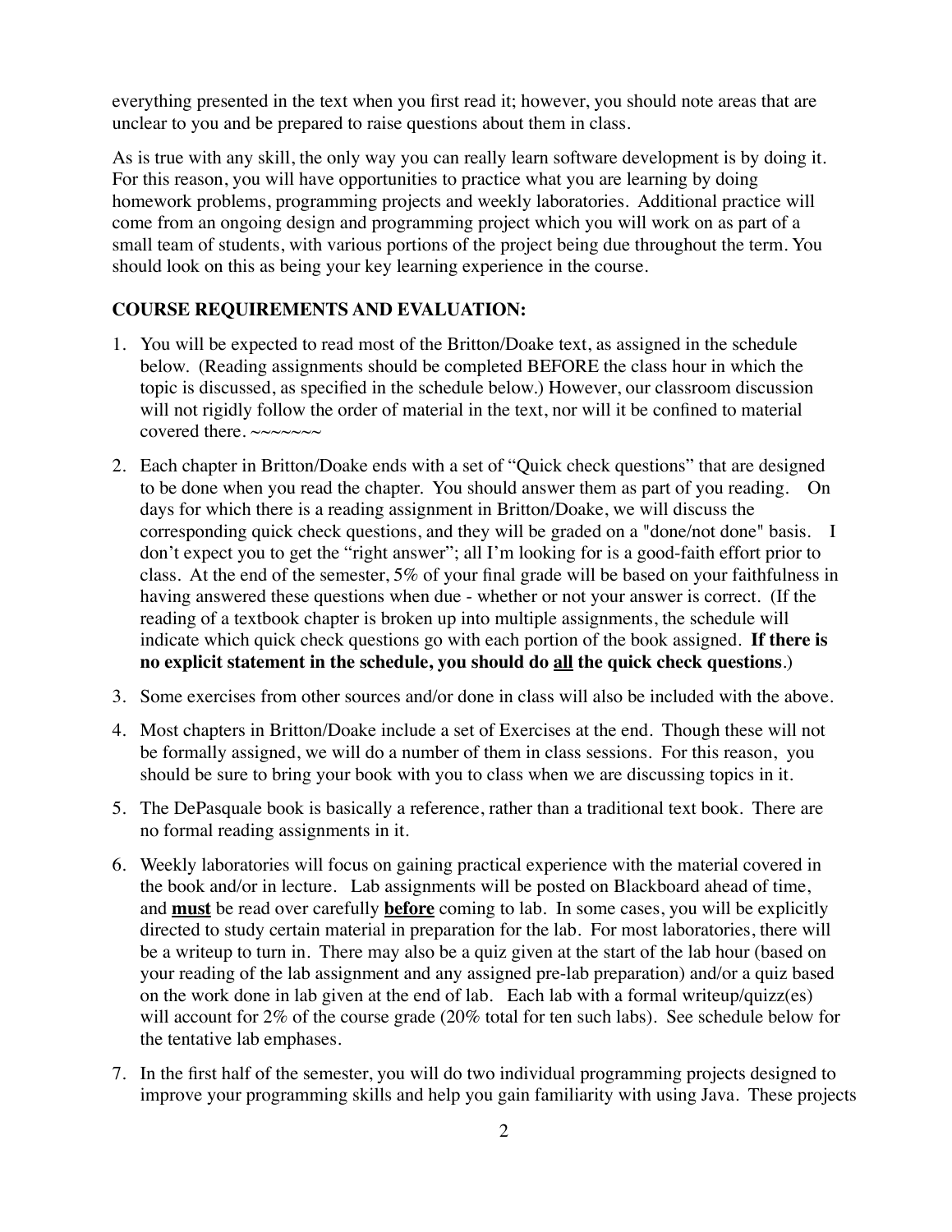must be done in accordance with the handout "Guidelines for Computer Science Projects", which will be distributed with the first project. You are expected to read these carefully and comply with them exactly. Each project will be worth 10% of the final course grade.

- 8. Throughout much of the semester, you will work on an ongoing iterative design and programming project as part of a team of two or three students. Portions of this project will be due at different times throughout the term, and some lab time will be devoted to working on this project, as shown in the course schedule below. Each portion will be graded individually when it is turned in. In total, this project will be worth 20% of the final course grade.
- 9. A mid-term examination (worth 15% of the final course grade) and a final examination (worth 20%) will be given as shown in the course schedule. Each exam will assume familiarity with material in the text, covered in lecture, and/or used in exercises or projects. Exams will be open book (course text only), open notes.
- 10. Your final grade will be computed on the basis of a weighted sum of the items listed above.

| Summary: | Quick check questions | $5\%$ |
|----------|-----------------------|-------|
|          | and Exercise Set      |       |
|          | Labs                  | 20%   |
|          | 2 Individual Projects | 20%   |
|          | Team Project          | 20%   |
|          | Exams                 | 35%   |
|          |                       | 100%  |

The following are minimum guaranteed grades for the percentages indicated:

|                 | 93\% - 100\%: A         | $90\% - 92.9\% \cdot A$ |
|-----------------|-------------------------|-------------------------|
| 87% - 89.9%: B+ | $83\% - 86.9\% \cdot R$ | $80\% - 82.9\%$ : B-    |
| 77% - 79.9%: C+ | 73% - 76.9%: C          | $70\%$ - $72.9\%$ : C-  |
| 67% - 69.9%: D+ | $63\%$ - 66.9%: D       | $60\% - 62.9\%$ : D-    |

#### **ACADEMIC DISHONESTY**

From the Gordon College Student Handbook: "Academic dishonesty is regarded as a major violation of both the academic and spiritual principles of this community and may result in a failing grade or suspension. Academic dishonesty includes plagiarism, cheating (whether in or out of the classroom) and abuse or misuse of library materials when such abuse or misuse can be related to course requirements." For the purposes of this course, abuse or misuse of Gordon computer systems or networks related to course requirements will also be viewed as academic dishonesty.

Academic dishonesty will not be tolerated. You know better. Just don't!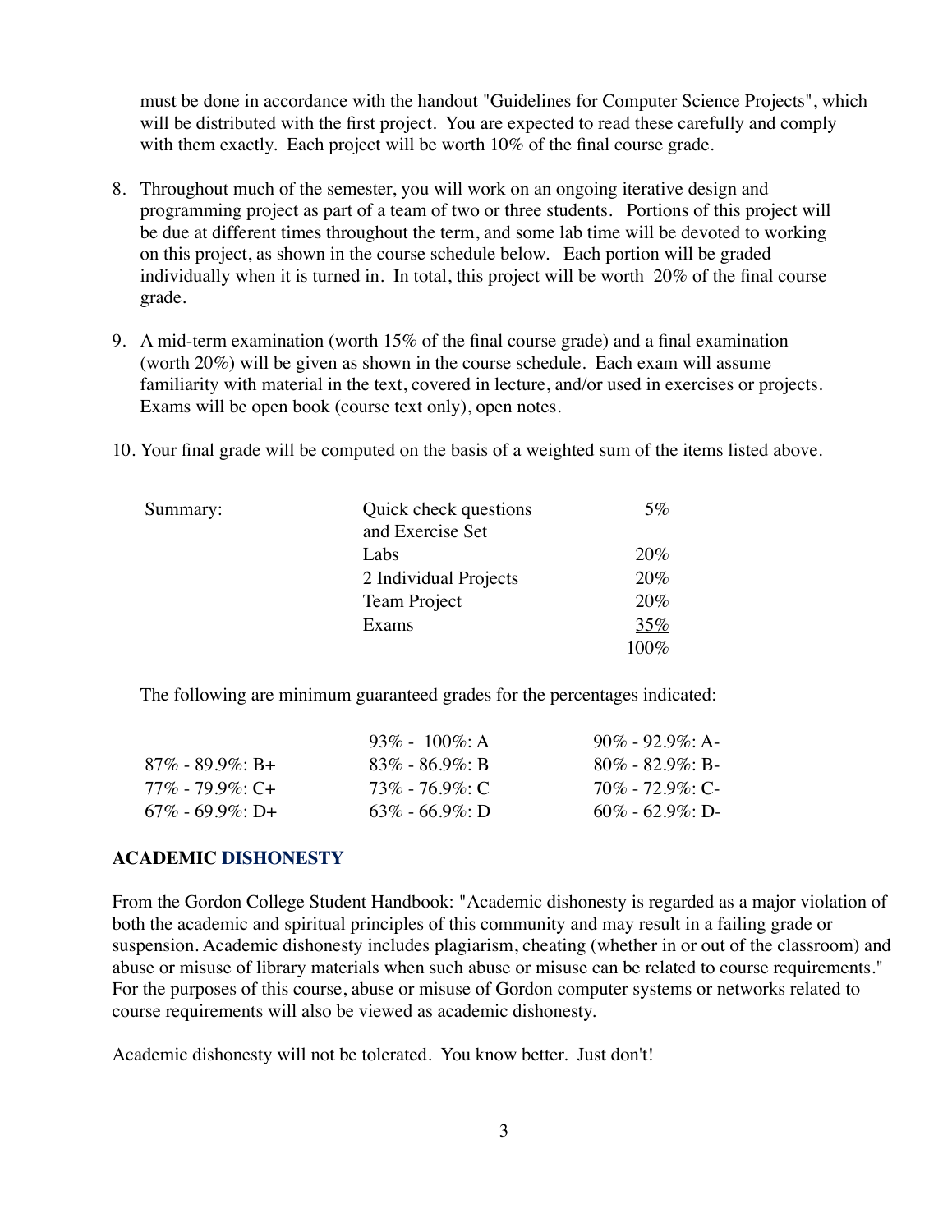#### **COMPUTER USE IN CLASS**

If you have a laptop, please bring it to class. However, electronic devices (computers, tablets, phones, etc.) may be used in class ONLY for class work, including note taking, consulting class materials, and in-class assignments.

Using electronic devices for non-academic activities during class (email, social networking, games, internet browsing, etc.) will cause the student to lose the privilege of using electronic devices in class.

#### **POLICY STATEMENT ON EXTENSIONS AND INCOMPLETES**:

- 1. Extensions of the due dates for homework or projects MAY be given in the event of extenuating circumstances (such as illness, personal emergency) IF you submit a brief written request to the professor as soon as possible after the circumstances arise.
- 2. A grade of Incomplete MAY be given without penalty IF you are unable to complete the course work by the last day of the term due to major illness or other similar emergency. You must apply for this using the form provided by the registrar. Such a request will only be granted if you are substantially up-to-date with your course work and were making good progress in the course up to the time that the difficulty arose. Of course, you must complete all work for the course by the midpoint of the next semester in accordance with College policy.

#### **ATTENDANCE POLICY:**

Regular class attendance is expected of all students, and class attendance will be recorded. If a student is in quarantine or isolation due to COVID-19 health and safety protocols, he or she will be able to join class sessions Digital Live using the Canvas Zoom link. If a student is ill, a recording of the missed class session is located in the Canvas Zoom link. Otherwise, students not impacted by COVID-19 health and safety protocols should attend class in person. All students, whether on Zoom or in person, should actively participate in each class session.

Absences from class (or Zoom if appropriate) will be classified as "excused" or "unexcused". An excused absence is one where the student misses class for a compelling reason (such as sickness, a field trip for another course, or an athletic competition, but not something like alarm clock issues) and has requested an excused absence. A student may request an excused absence up to three times in the semester by simply notifying the professor via email of the reason for the absence prior to missing the class if possible. If it is necessary to miss more than three classes, the student must provide written documentation (such as a health center or doctor's note, or a notification from an athletic coach) for additional absences - otherwise they will be considered unexcused. A student who anticipates the need to miss multiple classes due to athletic competitions or other student activities must furnish written documentation, should review the college's attendance policy in the catalog, and must then discuss alternatives to class attendance with the professor at the start of the semester.

If a student has an excused absence from a class where there was a quiz, at the professor's option either the student may make up the quiz or the quiz will not be counted in calculating the final grade. Normally homework or other written work due at a class where the student has an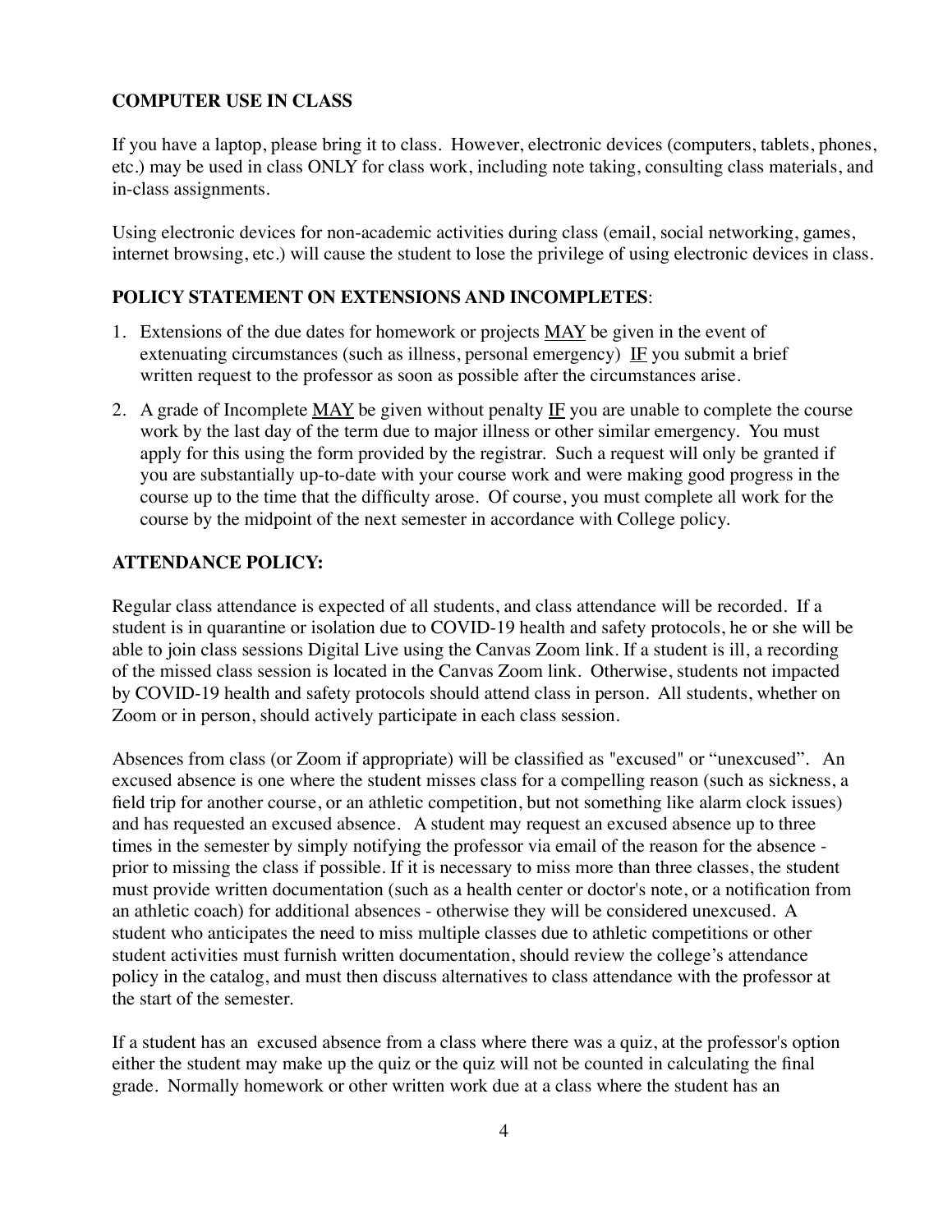excused absence must be turned in prior to the class, but the professor may choose to allow work to be turned in late without penalty in the case of an unanticipated absence.

At the end of the semester, the student's final average may be reduced 1% for each unexcused absence after the first. A student who has more than 12 unexcused absences will fail the course automatically.

A student who is habitually late will have late arrival for class counted as a half absence for that class, and a student who sleeps through most or all of a given class session will be counted as absent for that class.

#### **STUDENTS WITH DISABILITIES:**

Our academic community is committed to providing access to a Gordon education for students with disabilities. A student with a disability who intends to request academic accommodations should follow this procedure:

- 1. Meet with a staff person from the Academic Success Center (ASC) and provide them with current documentation of the disability.
- 2. Obtain a Faculty Notification Form from the Academic Success Center, listing appropriate accommodations
- 3. Submit this form to professors and discuss those accommodations with them, ideally within the first two weeks of classes.

Some accommodations need more time to arrange so communicating early in the semester is important. For more information consult the Academic Success Center webpage: [http://](http://www.gordon.edu/academicaccessibility) [www.gordon.edu/academicaccessibility](http://www.gordon.edu/academicaccessibility) or email [asc@gordon.edu](mailto:asc@gordon.edu)

## **TENTATIVE COURSE SCHEDULE**

| <b>Date</b> | Topic(s)                                                            | <b>Reading</b> | <b>Written Work Due</b>                                           |
|-------------|---------------------------------------------------------------------|----------------|-------------------------------------------------------------------|
| W 1/12      | Course Introduction; Introduction to<br>Object-Orientation          |                |                                                                   |
| F 1/14      | From Python to Java                                                 |                |                                                                   |
| M 1/17      | (Martin Luther King Holiday - no<br>class)                          |                |                                                                   |
| T1/18       | Lab 1 - Introduction to Objects                                     |                |                                                                   |
| W 1/19      | From Python to Java (continued)                                     |                | <b>Start Individual</b><br><b>Project 1</b>                       |
| F1/21       | Introduction to Software<br>Development; Software Process<br>Models | Canvas         | 3 Readings posted on Exercises E-1, 2, and<br>3 in posted reading |
| M 1/24      | (continued)                                                         |                | <b>Individual Project 1</b><br><b>Reading Quiz</b>                |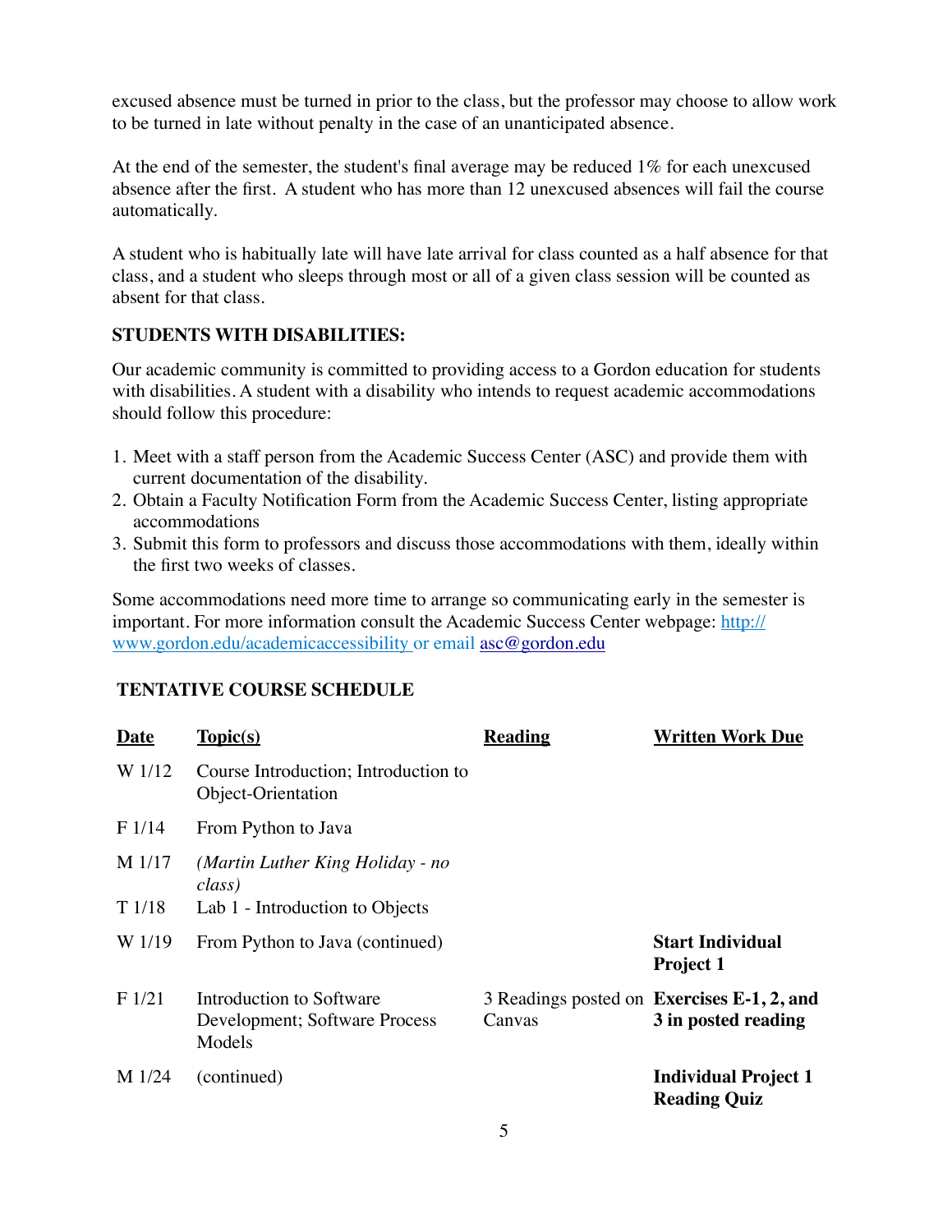| T1/25            | Lab 2 - Completing Classes                                             |                                                        |                                                                   |
|------------------|------------------------------------------------------------------------|--------------------------------------------------------|-------------------------------------------------------------------|
| W 1/26           | Requirements Elicitation,<br>Specification, and Validation             | Britton/Doake ch. 2                                    | ch 2 Quick Check<br><b>Questions a-e only</b>                     |
| F1/28            | Use Cases and Initial Functional<br><b>Tests</b>                       | Portions of Britton/<br>Doake ch. 3: pp.<br>39-55 only | ch 3 Quick Check<br><b>Questions</b>                              |
| M 1/31           | (continued)                                                            |                                                        | <b>Individual Project 1</b><br><b>Milestone Due</b>               |
| T2/1             | Lab 3 - Functional Testing/<br><b>Interactive Debugging</b>            |                                                        |                                                                   |
| W 2/2            | Identifying Objects and Classes;<br>Defining a Class                   | Britton/Doake ch. 4                                    | ch 4 Quick check<br>questions                                     |
| F2/4             | Defining a Class (continued)                                           |                                                        |                                                                   |
| M 2/7            | Encapsulation, Inheritance, and<br>Polymorphism                        |                                                        |                                                                   |
| T <sub>2/8</sub> | Lab 4 - Creating Classes                                               |                                                        |                                                                   |
| W 2/9            | Polymorphism, etc, continued)                                          |                                                        | <b>Individual Project 1</b><br>Due                                |
| F2/11            | (continued)                                                            |                                                        |                                                                   |
| M 2/14           | Representing Associations in Java;<br>Collections; Arrays              |                                                        | <b>Individual Project 2</b><br><b>Reading Quiz</b>                |
| T2/15            | Lab 5 - Inheritance and Polymorphism                                   |                                                        |                                                                   |
| W 2/16           | Associations (continued)                                               |                                                        | <b>Start Team Project</b>                                         |
| F2/18            | <b>Overall Class Structure;</b><br>Class Diagrams in UML               | Britton/Doake ch. 5                                    | ch 5 Quick Check<br><b>Questions</b>                              |
| M 2/21           | (continued)                                                            |                                                        | <b>Individual Project 2</b><br><b>Milestone Due</b>               |
| T2/22            | Lab 6 - Java Collection                                                |                                                        |                                                                   |
| W 2/23           | Class Structure (continued)                                            |                                                        | <b>Team Project</b><br><b>Preliminary</b><br><b>Milestone Due</b> |
| F2/25            | (continued)                                                            |                                                        |                                                                   |
| M 2/28           | Review and Catch Up                                                    |                                                        |                                                                   |
| T3/1             | Lab 7 - Work Session for Individual<br>Project 2 (no write up or quiz) |                                                        | <b>Individual Project 2</b><br>Due at the end of lab              |
| W 3/2            | <b>MIDTERM EXAM (through Class Structure)</b>                          |                                                        |                                                                   |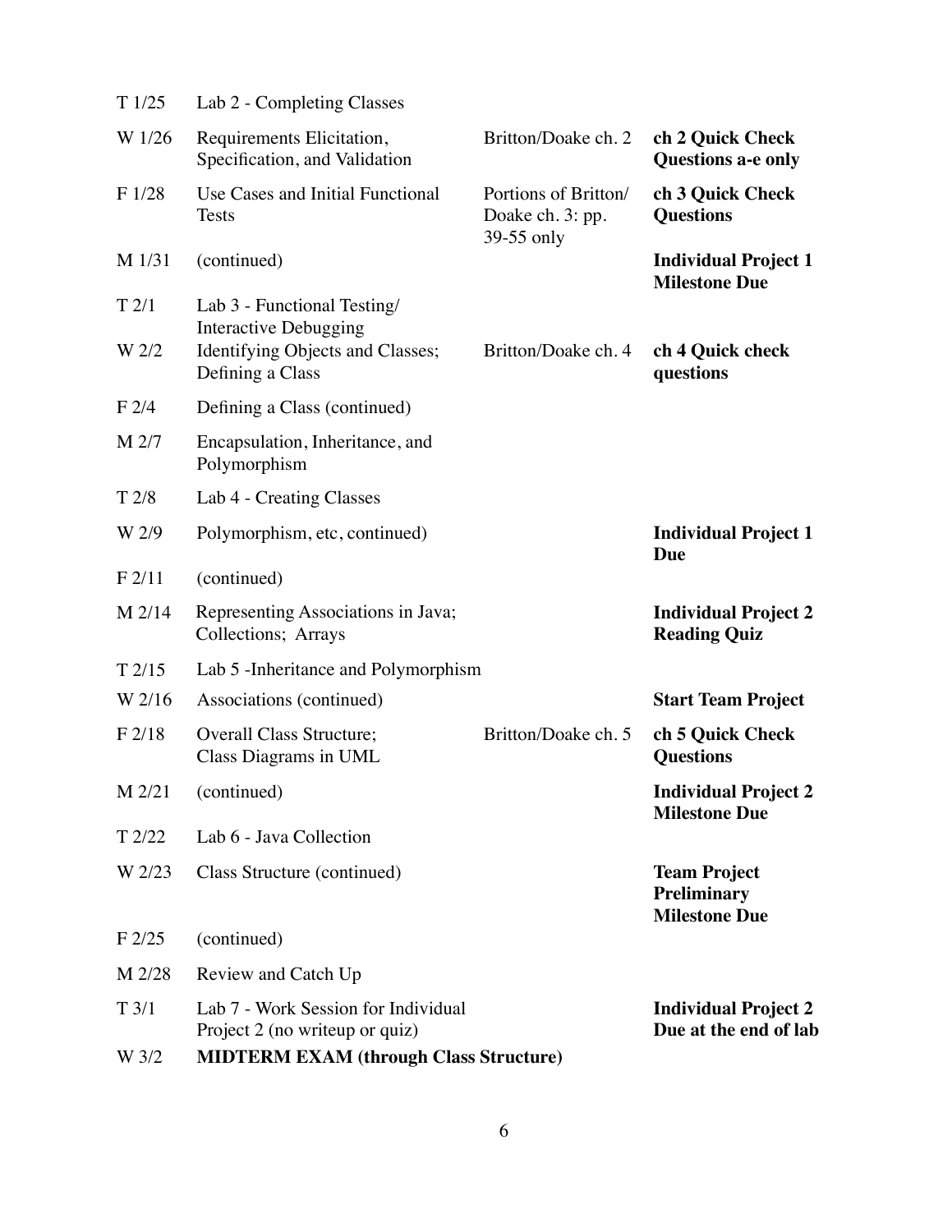| $3/4 - 3/11$     | (Quad finals and Spring break - no<br>class)                                                                                          |                                                     |                                                                                                                                           |
|------------------|---------------------------------------------------------------------------------------------------------------------------------------|-----------------------------------------------------|-------------------------------------------------------------------------------------------------------------------------------------------|
| M 3/14           | Go over midterm;<br>Test First Development; Unit Testing Doake ch. 6 pp.<br>with JUnit; Project Class Structure                       | Portions of Britton/<br>147-154                     | ch 6 Quick Check<br>questions a-b only                                                                                                    |
| T3/15            | Lab 8 - Implementing a UML<br>Design part 1                                                                                           |                                                     |                                                                                                                                           |
| W 3/16           | Identifying Responsibilities; CRC<br>Cards                                                                                            |                                                     |                                                                                                                                           |
| F3/18            | Modeling Dynamic Behaviors of<br>Systems; Interaction Diagrams in<br><b>UML</b>                                                       | Portions of Britton/<br>Doake ch. 6: pp.<br>155-171 | ch 6 Quick Check<br>questions c-j only;<br><b>Team Project</b><br><b>Milestone 1-1 Due</b>                                                |
| M 3/21           | (continued)                                                                                                                           |                                                     |                                                                                                                                           |
| T3/22            | Lab 9 - Implementing a UML<br>Design part II                                                                                          |                                                     |                                                                                                                                           |
| W 3/23           | State and Activity Diagrams in UML read Britton/Doake                                                                                 | ch. 7; skim ch. 8                                   | ch 7 all Quick Check<br><b>Questions;</b><br>ch 8 Quick Check<br>Questions a,b,g only;<br><b>Team Project</b><br><b>Milestone 1-2 Due</b> |
| F3/25            | Detailed Class Design and<br>Implementation                                                                                           | Britton/Doake ch. 10                                | ch 10 Quick Check<br><b>Questions a-f only</b>                                                                                            |
| M 3/28           | Graphical User Interfaces and Event-<br><b>Driven Programming</b>                                                                     |                                                     |                                                                                                                                           |
| T3/29            | Lab 10 - Implementing a UML<br>Design part III; remaining time used<br>for work Session for Team Project<br>Milestone 1-3             |                                                     |                                                                                                                                           |
| W 3/30           | Graphical UIs (continued)                                                                                                             |                                                     | <b>Team Project</b>                                                                                                                       |
| F <sub>4/1</sub> | Architectural Design; Components;<br><b>Component and Deployment</b><br>Diagrams in UML; the MVC and<br><b>Client/Server Patterns</b> | Portions of Britton/<br>Doake ch. 9 pp.<br>221-231  | <b>Milestone 1-3 Due</b><br>ch 9 Quick Check<br><b>Questions d-h only</b>                                                                 |
| M 4/4            | Design Patterns                                                                                                                       | Portions of Britton/<br>Doake ch. 9 pp.<br>242-245  | ch 9 Quick Check<br><b>Questions l-n only;</b>                                                                                            |
|                  |                                                                                                                                       |                                                     |                                                                                                                                           |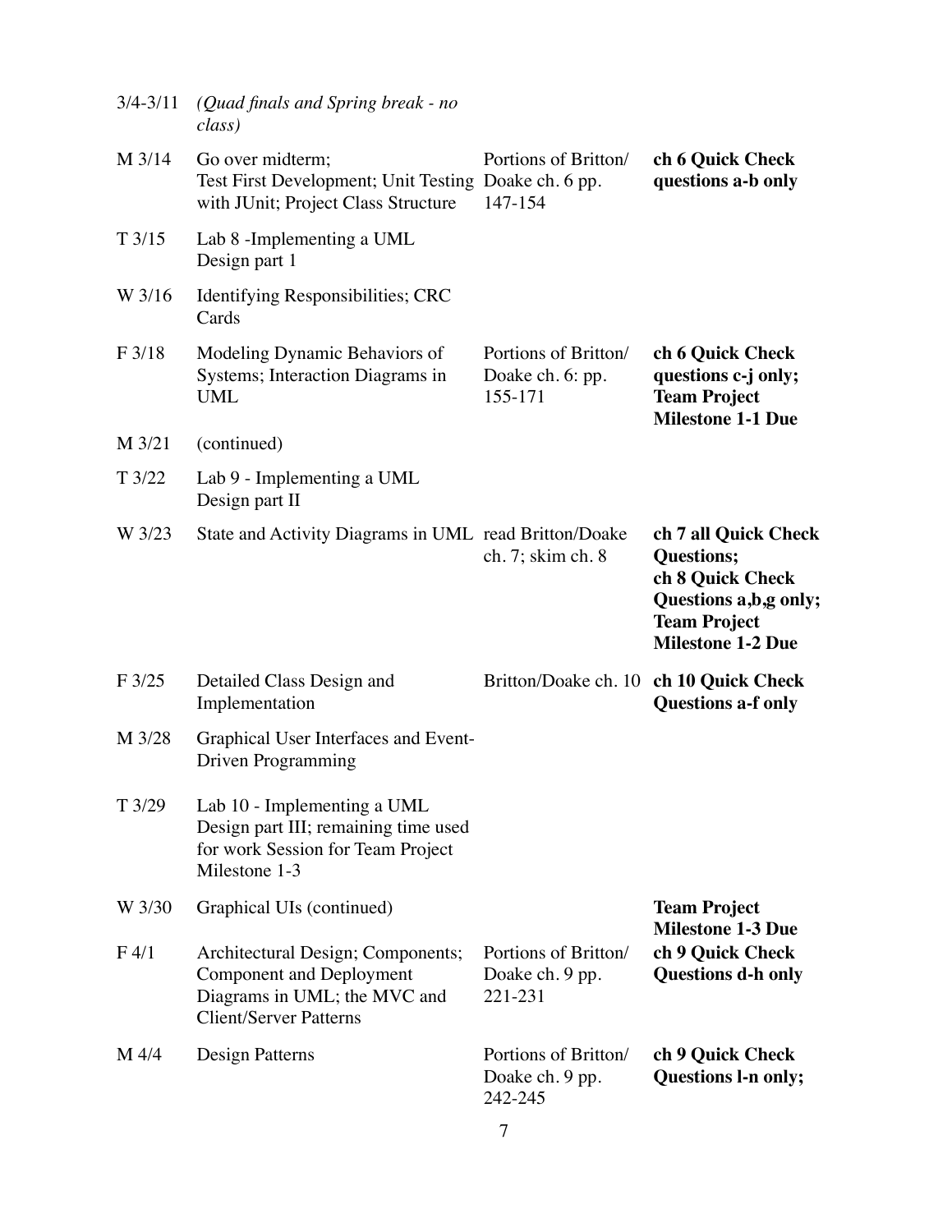| T4/5              | Lab 11 - Work Session for Team<br>Project Milestone 1-4 (no writeup or<br>quiz)                                                                                            |                                                                                                                     |                                                                                                                                 |
|-------------------|----------------------------------------------------------------------------------------------------------------------------------------------------------------------------|---------------------------------------------------------------------------------------------------------------------|---------------------------------------------------------------------------------------------------------------------------------|
| W 4/6             | Design Patterns (continued)                                                                                                                                                |                                                                                                                     | <b>Team Project</b><br><b>Milestone 1-4 Due;</b><br>(Individual) Quiz on<br>material furnished<br>by the professor for<br>$1-4$ |
| F <sub>4/8</sub>  | User-Interface Design                                                                                                                                                      | Portions of Britton/<br>Doake ch 9 pp<br>231-235                                                                    | ch 9 Quick Check<br><b>Question i only</b>                                                                                      |
| M 4/11            | User Interface Design (continued);<br>Quality Assurance; Preconditions,<br>Postconditions, and Invariants;<br>Testing Strategies; Inspection;<br><b>Correctness Proofs</b> |                                                                                                                     |                                                                                                                                 |
| T4/12             | Lab 12 - Graphical User Interfaces                                                                                                                                         |                                                                                                                     |                                                                                                                                 |
| W 4/13            | <b>Quality Assurance (continued)</b>                                                                                                                                       |                                                                                                                     | <b>Team Project</b><br><b>Milestone 2-1 Due</b>                                                                                 |
| F <sub>4/15</sub> | Good Friday - no class                                                                                                                                                     |                                                                                                                     |                                                                                                                                 |
| M 4/18            | Easter Monday - no class                                                                                                                                                   |                                                                                                                     |                                                                                                                                 |
| T4/19             | Lab 13 - Work Session for Team<br>Project Milestone 2-2 (no writeup or<br>quiz)                                                                                            |                                                                                                                     |                                                                                                                                 |
| W 4/20            | <b>Quality Assurance (continued)</b>                                                                                                                                       |                                                                                                                     | <b>Team Project</b><br><b>Milestone 2-2 Due</b>                                                                                 |
| F 4/22            | Cohesion and Coupling                                                                                                                                                      | http://en.wikipedia.<br>org/wiki/<br>Cohesion_(computer<br>_science); same site:<br>Coupling_(computer<br>_science) |                                                                                                                                 |
| M 4/25            | Reuse, API's                                                                                                                                                               |                                                                                                                     |                                                                                                                                 |
| T 4/26            | Lab 14 - Work Session for Team<br>Project Milestone 3-1 (no writeup or<br>quiz)                                                                                            |                                                                                                                     |                                                                                                                                 |
| W 4/27            | Exceptions                                                                                                                                                                 |                                                                                                                     | <b>Team Project</b><br><b>Milestone 3-1 Due</b>                                                                                 |
| F 4/29            | Input-Output                                                                                                                                                               |                                                                                                                     |                                                                                                                                 |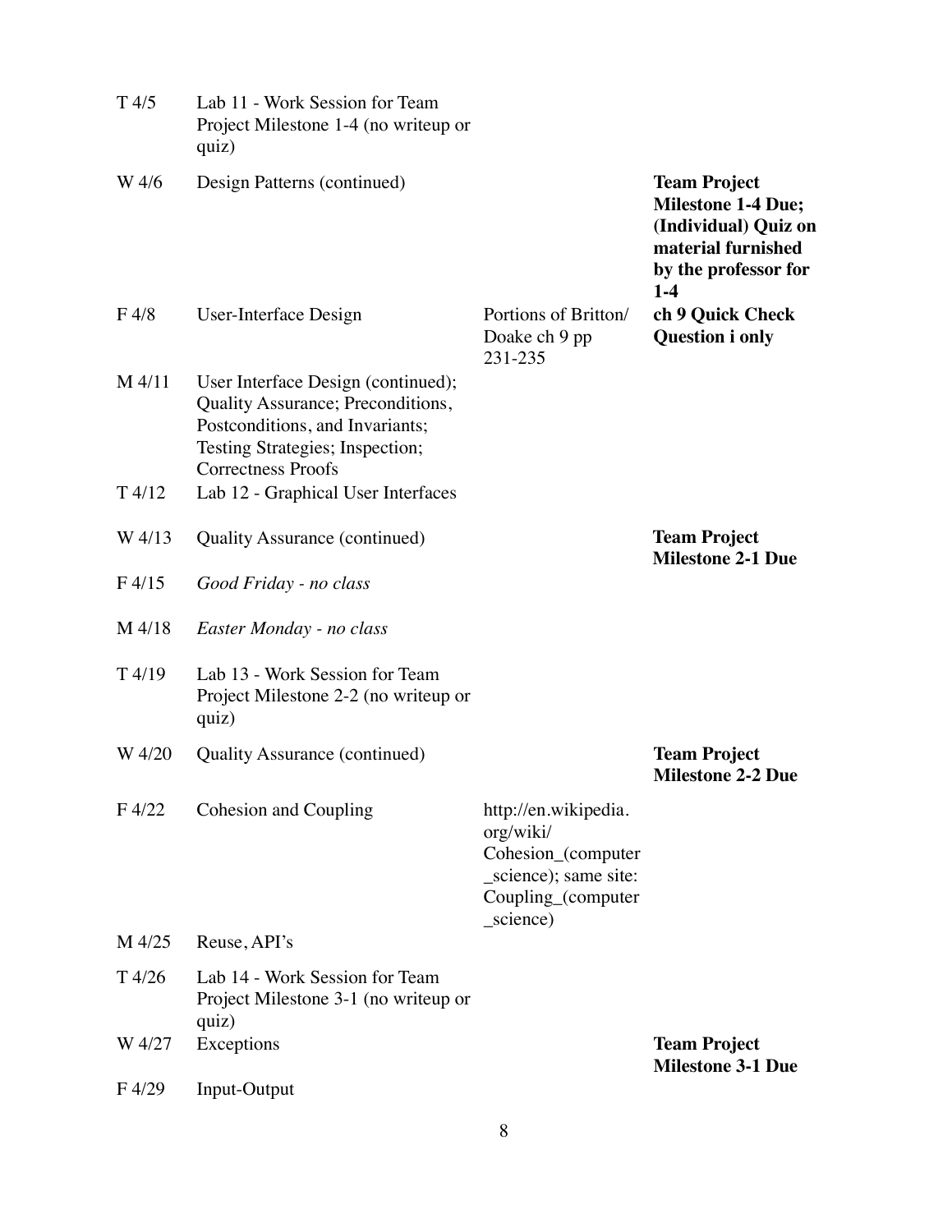M 5/2 (continued)

| $T\,5/3$ | In the rest of the world, today is a |
|----------|--------------------------------------|
|          | Tuesday - but - by administrative    |
|          | decree, at Gordon, today is a        |
|          | Thursday, so no lab!                 |
|          |                                      |

W 5/4 Review and Catch up **Team Project Team Project** 

**Milestone 3-2 Due; (Individual) Project Quiz**

R 5/5 **Team Project Assessments emailed to the professor**

#### **M 5/9 - Noon FINAL EXAM**

**(Cumulative, with particular emphasis on material since the Mid-Term)**